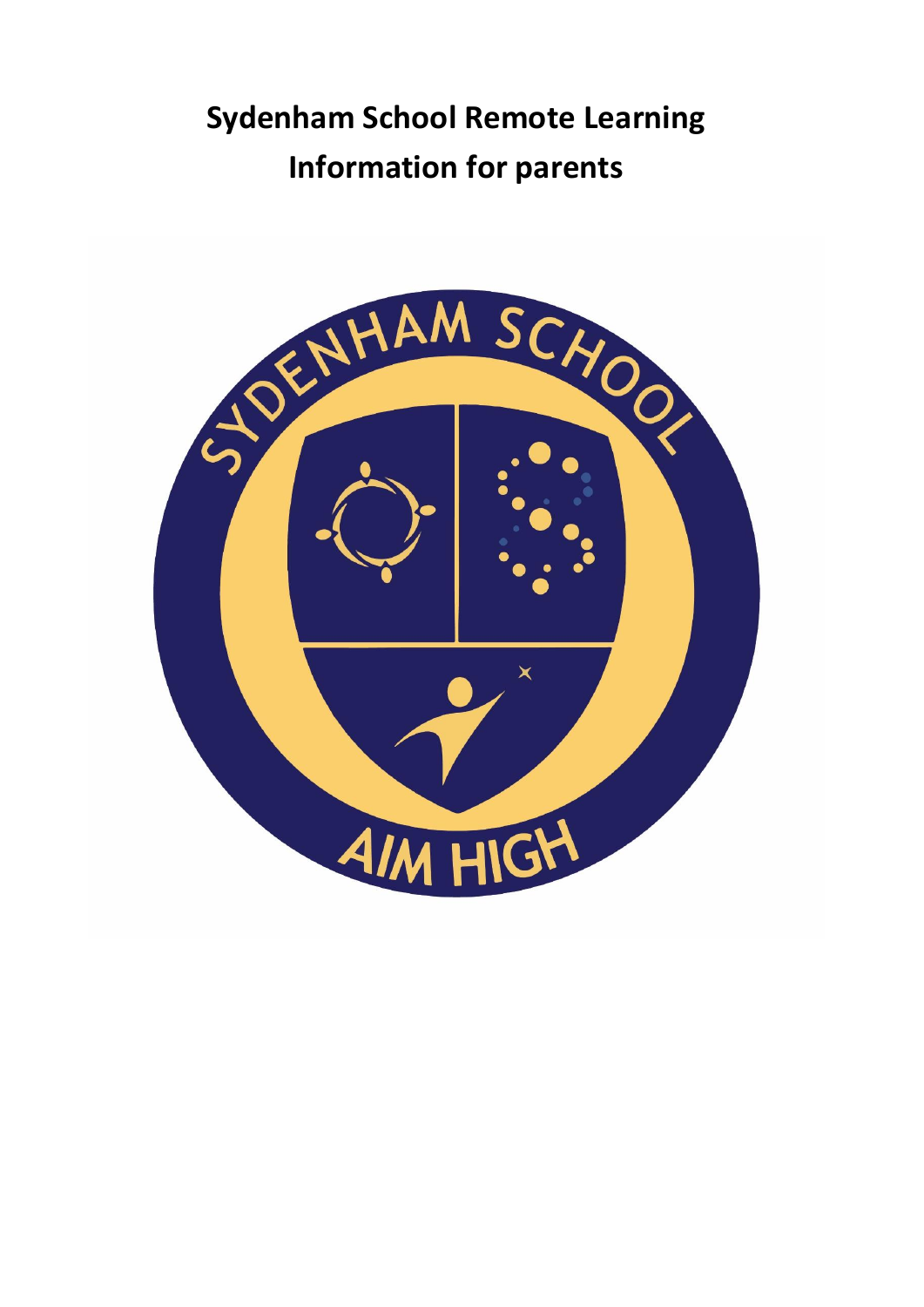## **Remote education provision: information for parents and carers**

This information is intended to provide clarity and transparency to students and parents or carers about what to expect from remote education if local restrictions require entire cohorts (or bubbles of students) to remain at home.

For details of what to expect where individual students are self-isolating, please see the final section of this document.

## **The remote curriculum: what is taught to students at home**

A student's first day or two of being educated remotely might look different from our standard approach, while we take all necessary actions to prepare for a longer period of remote teaching.

#### **What should my child expect from immediate remote education in the first day or two of students being sent home?**

- Students will be sent work to complete using Show My Homework and Teams
- Students should check Show My Homework and their school email address for details of the work set.

#### **Following the first few days of remote education, will my child be taught broadly the same curriculum as they would if they were in school?**

• We teach the same curriculum remotely as we do in school wherever possible and appropriate. Students will follow their usual school timetables. However, we may need to make some adaptations in some subjects. For example, PE and other practical subjects.

## **Remote teaching and study time each day**

#### **How long can I expect work set by the school to take my child each day?**

We expect that remote education (including remote teaching and independent work) will take students broadly the following number of hours each day:

| Years 7 and 8 | 5 hours a day of lessons and up to 30 minutes of |
|---------------|--------------------------------------------------|
|               | homework for each subject                        |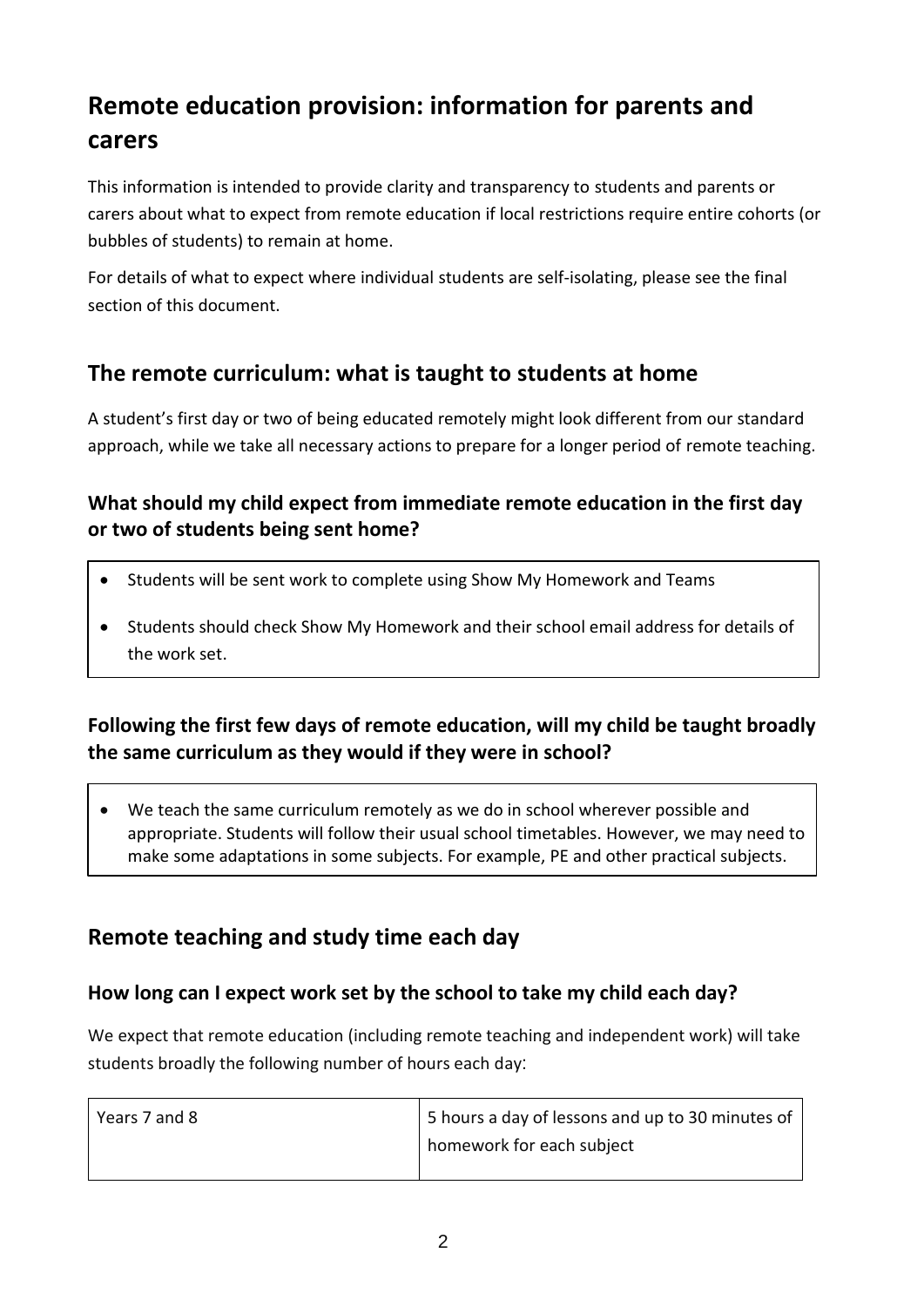| Year 9                       | 5 hours a day of lessons and up to 40 minutes of<br>homework for each subject                                                              |
|------------------------------|--------------------------------------------------------------------------------------------------------------------------------------------|
| Years 10 and 11              | 5 hours a day of lessons and up to 50 minutes of<br>homework for each subject                                                              |
| Sixth Form students (weekly) | Students will have 5 hours of lessons per subject<br>per week and in addition up to 5 hours of<br>independent study per subject each week. |

## **Accessing remote education**

#### **How will my child access any online remote education you are providing?**

- Students access their school emails, live lessons and lesson resources using the Office365 suite. 'Live' lessons are delivered using Microsoft Teams.
- We also use Show My Homework to set homework and some other remote tasks. This allows parents and carers as well as students to see the homework that has been set.

#### **If my child does not have digital or online access at home, how will you support them to access remote education?**

We recognise that some students may not have suitable online access at home. We take the following approaches to support those students to access remote education:

- Students who need to loan a laptop because they do not have a device at home, or do not have access to a reliable internet connection, should contact Ms Wijnberg at [e.wijnberg@sydenham.lewisham.sch.uk](mailto:e.wijnberg@sydenham.lewisham.sch.uk) Students in receipt of Free School Meals will be prioritised
- Students who do not have access to adequate mobile data can complete the form on this link to increase their allowance up until 31/01//2[1: Increase Mobile Data Form](https://forms.office.com/Pages/ResponsePage.aspx?id=h9QAaH_3E0malp8MO6SkLmyjvSkBlQVGhW9ZkET6guFUNkVCUkFCVkpDUExBMzVLVzhFTzVQMFM3OS4u)
- Students requiring printed materials should contact their Year Learning Coordinator.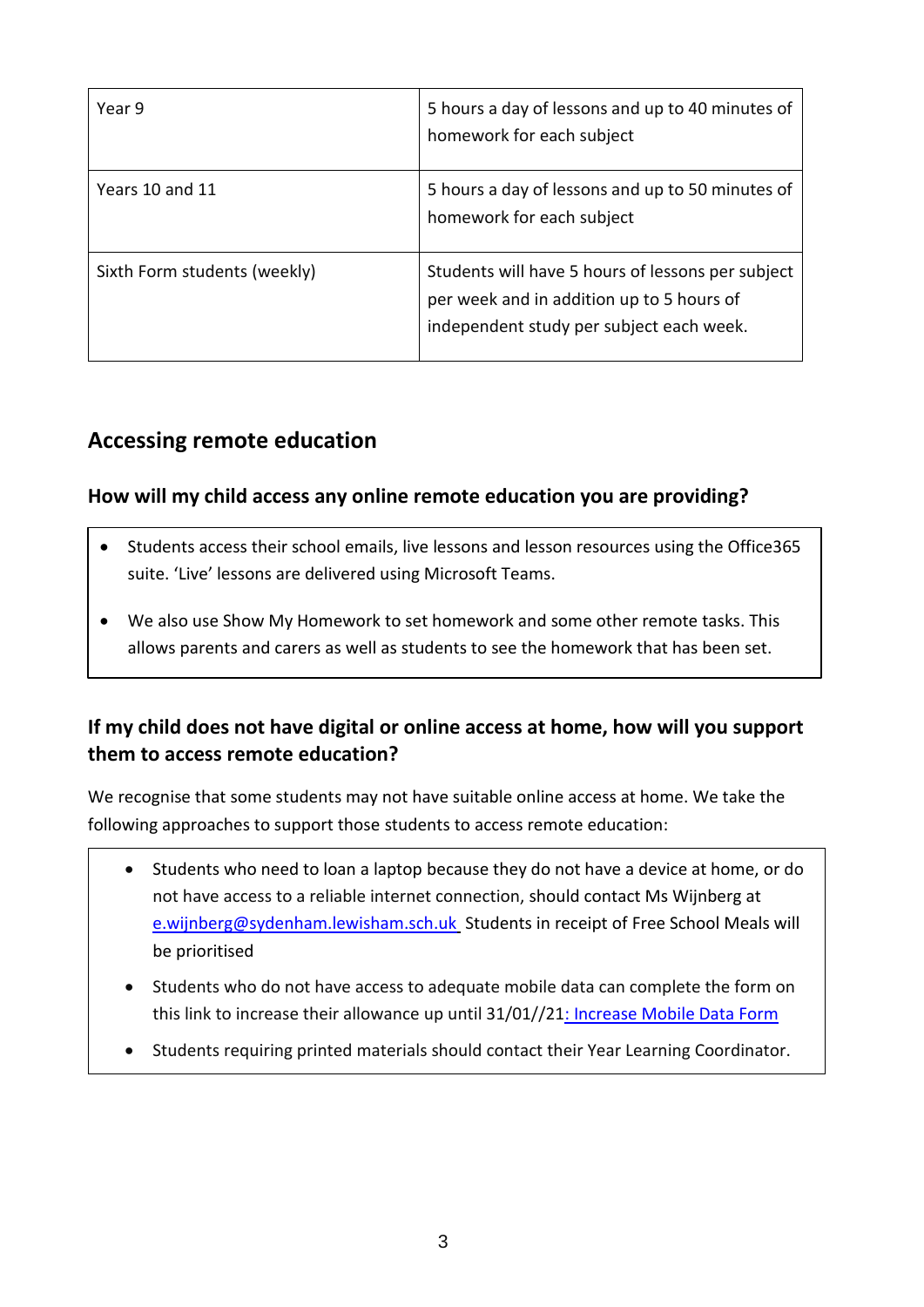#### **How will my child be taught remotely?**

We use a combination of the following approaches to teach students remotely:

- Students follow a timetable of live teaching (online lessons) via Teams which follows their usual school timetable
- Some recorded teaching (e.g. video/audio recordings made by teachers) may be used as part of these lessons
- Live lessons will not mean that teachers or students will be on screen for the whole of a lesson and students should expect to be set some independent tasks as part of their learning. These are a really important way to help students develop the habit of independent practice.
- Commercially available websites supporting the teaching of specific subjects or areas, including video clips or sequences will be used as part of the lessons where appropriate
- Textbooks and reading books student have at home will used where appropriate
- Where a teacher is absent, cover work will be set using Show My Homework

## **Engagement and feedback**

#### **What are your expectations for my child's engagement and the support that we as parents and carers should provide at home?**

- We expect students to participate in the 'live' online lessons unless they are unwell. Where students have any technical difficulties with this, parents or carers should contact the school
- Students should follow the protocols for 'live' online lessons that have been sent home and teachers will remind students of these regularly
- It is helpful if parents and carers make sure that their child is checking their school emails each day and is completing the homework set on Show My Homework.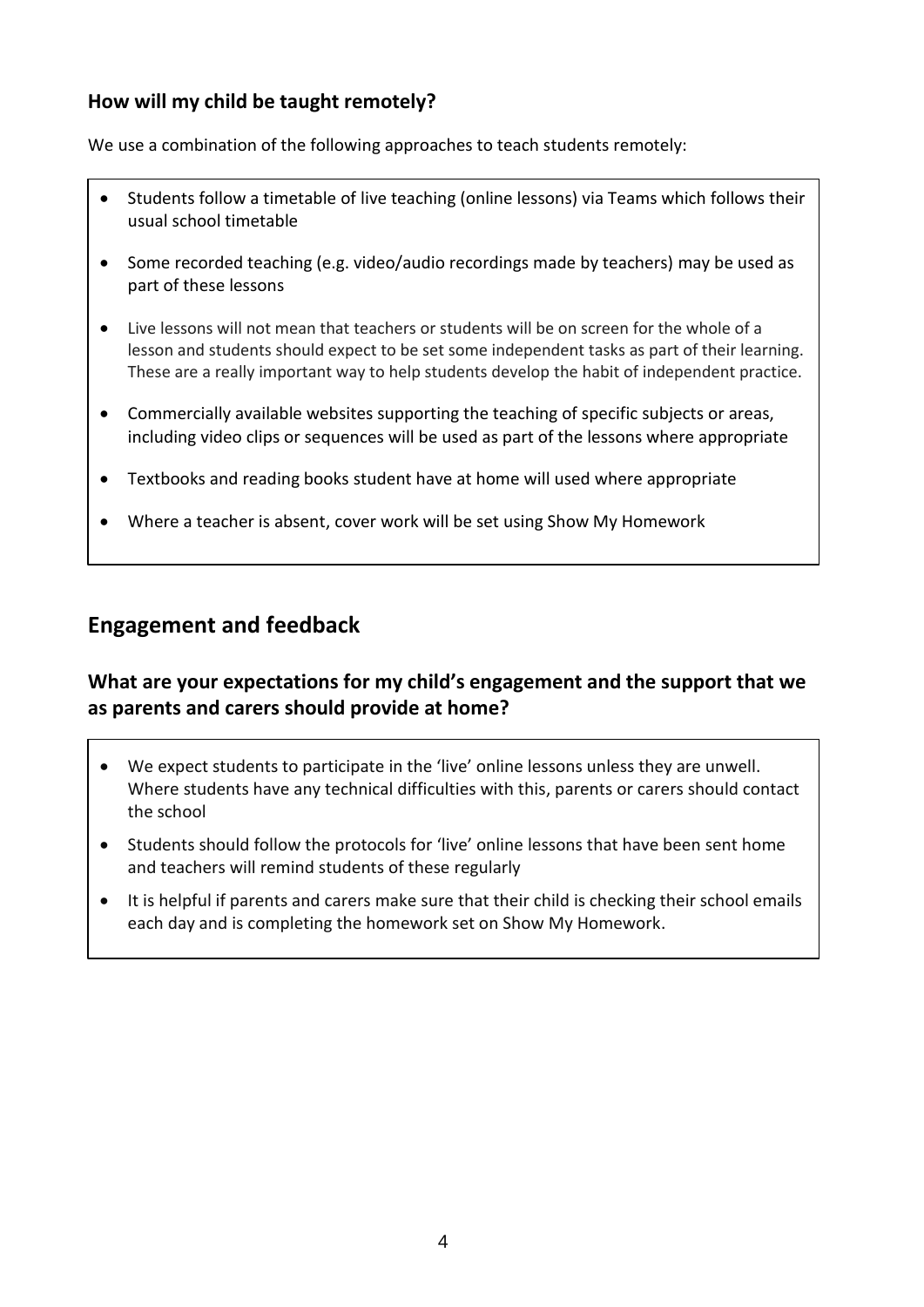#### **How will you check whether my child is engaging with their work and how will I be informed if there are concerns?**

- Teachers will continue to take the lesson register on Sims and the schools attendance team will contact families where students are not attending online lessons
- Teachers will monitor the completion of work set
- Teachers, Curriculum Leaders or Year Learning Coordinators will get in touch with parents or carers if we have any concerns regarding students' engagement.

#### **How will you assess my child's work and progress?**

Feedback can take many forms and may not always mean extensive written comments for individual students. For example, whole-class feedback or quizzes marked automatically via digital platforms are also valid and effective methods, amongst many others. Our approach to feeding back on student work is as follows:

The [Sydenham School Feedback Policy](https://resources.finalsite.net/images/v1605865499/sydenhamlewishamschuk/vghbdpq5qf3ry6begqdg/QualityofEducationPolicyDraft1.pdf) is adapted as follows:

- Teachers will provide feedback 'in the moment' during lessons for individuals and whole classes using verbal feedback or feedback via the chat function in Teams lessons
- Teachers will set quizzes via MSForms to check student's understanding of important knowledge taught
- Written feedback will be given for identified pieces of work and these will be submitted using Assignments on Teams and email

## **Additional support for students with particular needs**

#### **How will you work with me to help my child who needs additional support from adults at home to access remote education?**

We recognise that some students, for example some students with special educational needs and disabilities (SEND), may not be able to access remote education without support from adults at home. We acknowledge the difficulties this may place on families and we will work with parents and carers to support those students in the following ways: